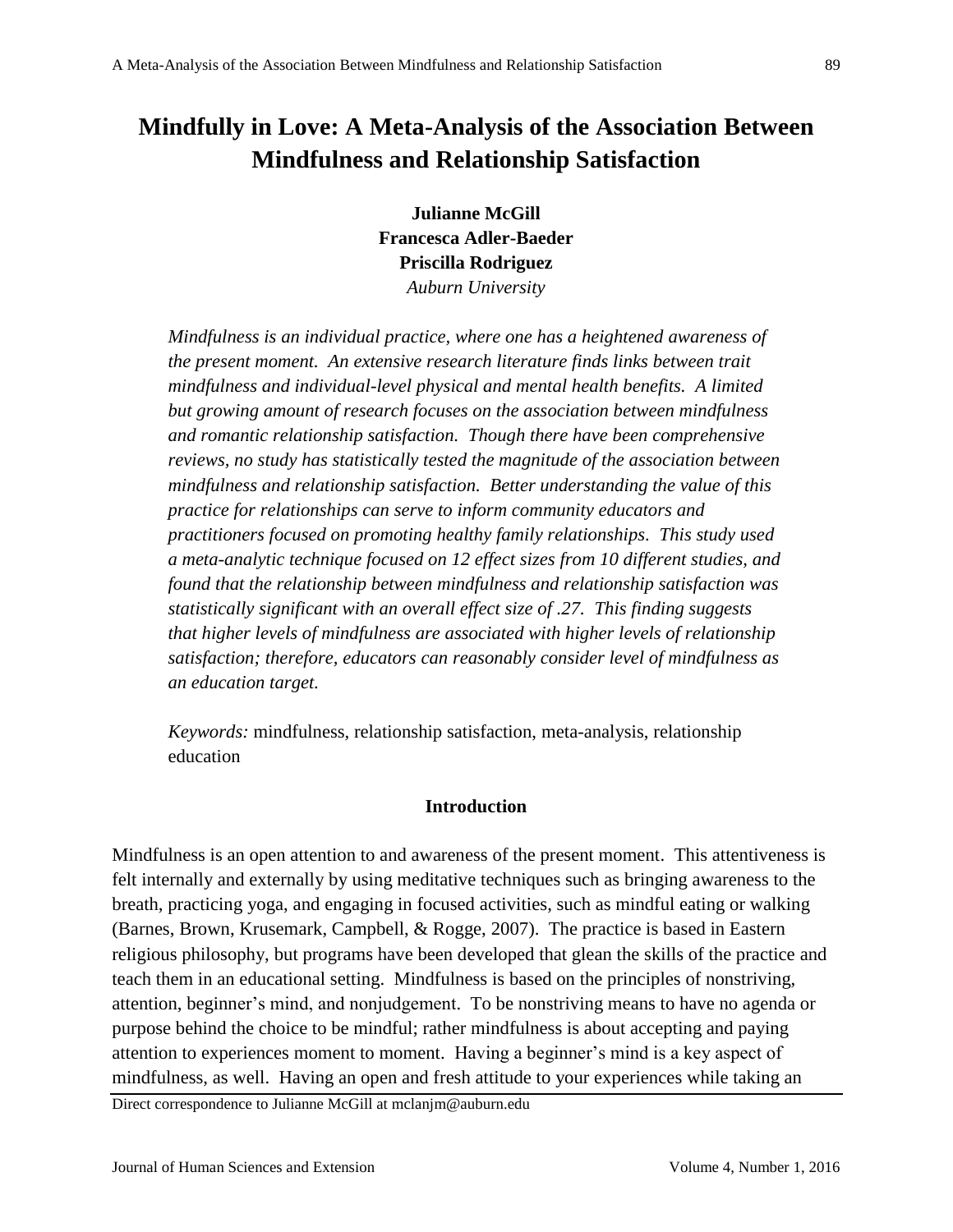impartial stance toward those experiences allows one to fully appreciate and understand the moment. The key to mindfulness is being open to each experience with thoughtfulness in order to notice feelings in a patient way. Being mindful also includes being nonjudgmental and gentle towards your experience and allowing yourself to let the experience exist exactly as it is without trying to force it to be different (Brantley & Millstine, 2008).

The most common training program is Mindfulness-Based Stress Reduction (MBSR) which was developed by John Kabat-Zinn in 1979. The MBSR program is typically eight weeks and focuses on different forms of mindful meditation practices. MBSR is used to develop an understanding of thoughts and feelings in the present moment in order to act skillfully, and not reactively, in all situations (Kabat-Zinn, 1990). Mindfulness practice typically involves setting aside a short period of time in one's day (anywhere between 5 minutes and an hour) to allow care for oneself in the moment, while recognizing and nurturing a healthy relationship with oneself and those around one.

There has been a major influx of interest in research on the use of mindfulness, with the majority of studies focused on physical and mental health benefits for the individual. There were 21 studies related to mindfulness published in 2000, but in 2013, there were 549 published articles related to mindfulness (Black, 2014). This surge coincides with increased funding by the National Science Foundation and the National Institute of Health to study the effect of mindfulness on health outcomes due to early indicators of health benefits (Hebert et al., 2001; Kabat-Zinn, Lipworth, Burney, & Sellers, 1987; Rosenzweig, Reibel, Greeson, Brainard, & Hojat, 2003). A meta-analysis conducted by Grossman, Niemann, Schmidt, and Walach (2004) of 20 studies indicated improvements in mental health (e.g., anxiety, depression, binge eating disorder), with effect sizes (Cohen's *d*) ranging from .50-.54 for observational and controlled studies. There were also improvements for physical health (e.g., chronic pain, fibromyalgia, cancer), with effect sizes ranging from .42-.53 for observational and controlled studies (Grossman et al., 2004).

Though there are robust findings of mindfulness' effect on mental and physical health outcomes, there is a limited but growing number of research studies focused on relational outcomes. Mindfulness is an individual practice, but the essence of mindfulness is relational because it promotes unity, connection, and closeness within relationships (Kabat-Zinn, 1990). Several mindfulness practices are "other-oriented" with a focus on gratitude or well-wishing for others, normally referred to as a "loving kindness" practice. Research has found that mindfulness increases empathy in healthcare practitioners (Shapiro, Schwartz, & Bonner, 1998) and promotes acceptance and less avoidant behaviors in romantic relationships (Kabat-Zinn, 1990; Wachs & Cordova, 2007). Some research has also suggested that practicing mindfulness has positively influenced social connectedness (Deci & Ryan, 1991), social skills, and perspective taking (Schutte et al., 2001) and has inhibited negative reactivity during conflict (Baer, 2003). More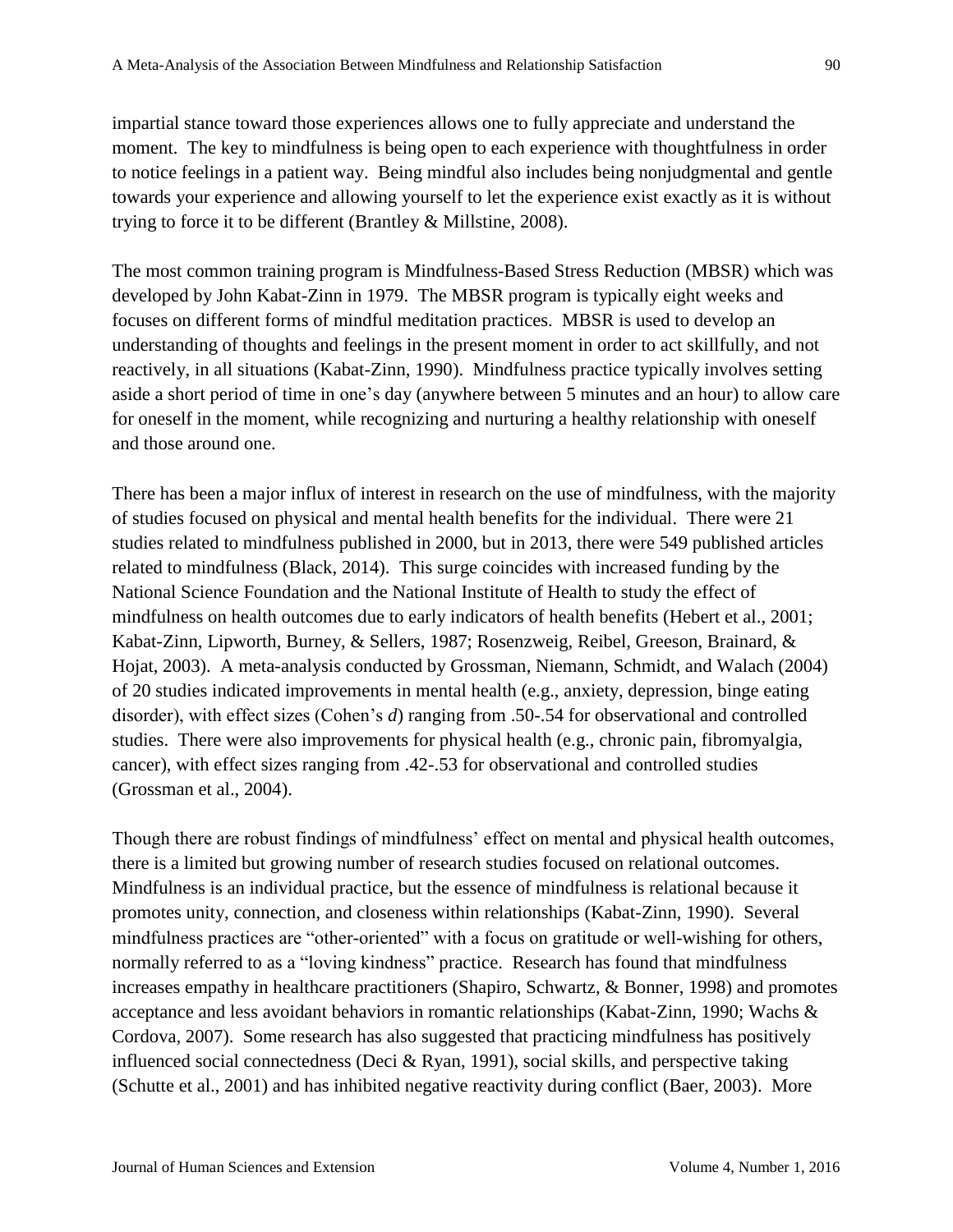recently, researchers link the level of mindfulness and marital satisfaction and relationship quality (Barnes et al., 2007; Burpee & Langer, 2005; Wachs & Cordova, 2007).

Most recently, Kozlowski (2013) consolidated the work conducted on the association between mindfulness level and relationship satisfaction in a literature review and pointed out a trend towards a positive link between mindfulness and relational outcomes. Still, a systematic and analytical synthesis is needed to statistically validate the association between these two concepts. Therefore, a meta-analysis, a statistical method of rendering results of comparable studies and empirically quantifying an overall finding from the aggregate, was utilized in the current study. This is different than a literature review which typically involves a more descriptive, tallying approach (i.e., the number of studies reporting a positive association, the number of studies reporting no association). A literature review may also include unintentional author's bias in the description of findings. A meta-analysis statistically aggregates results in order to achieve statistical power from multiple studies instead of just one study.

In sum, research suggests the connection between healthy relational behaviors and increased mindfulness, as well as between healthy relationship skills and relationship quality (Overall, Fletcher, & Simpson, 2010); therefore, using meta-analytic techniques across existing studies, we expect to find that there will be a significant and positive association between mindfulness levels and relationship satisfaction. This is a critical next step that may provide enhanced validation for community educators to consider addressing mindfulness as a means for promoting more positive relationship behaviors and higher relationship quality.

#### **Methods**

#### **Search Procedure**

In addition to the studies listed in Kozlowski's (2013) literature review, we searched the literature for research focused on the relationship between mindfulness and romantic relationship outcomes (i.e., relationship satisfaction, relationship quality, etc.). First, we searched PsycINFO and Google Scholar using the keywords "mindfulness," "meditation," "romantic relationship," "marriage," "relationship satisfaction," and "relationship quality." Then, we reviewed the bibliographies of all the articles discovered in the initial internet search to find new sources. Finally, we searched the Mindfulness Research Guide (MRG) website that compiles all research focused on mindfulness. The source of each study included in the current meta-analysis is described in Table 1 on the next page.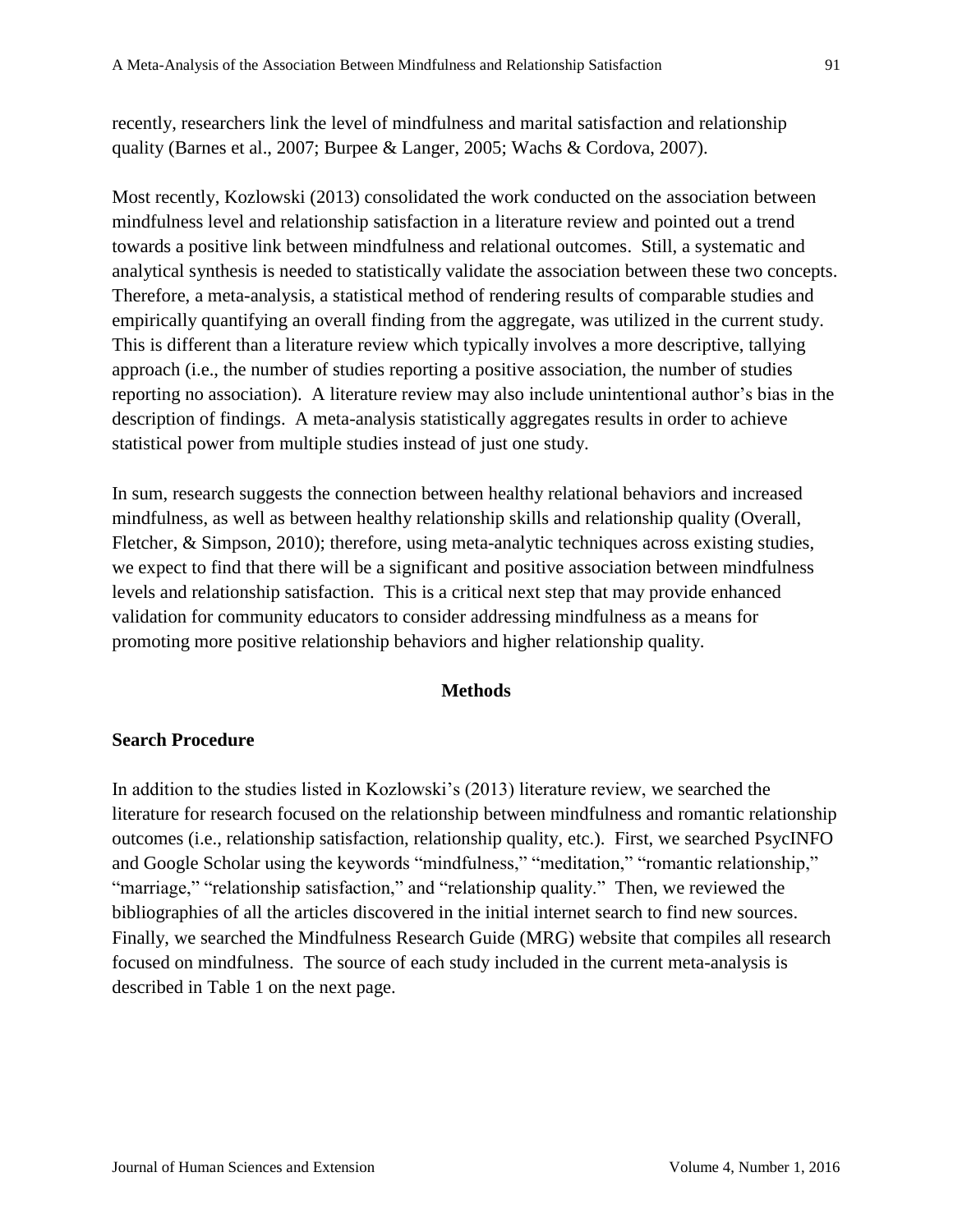|                                                                         |                  | <b>Mindfulness</b> | <b>RS</b>           |                             | Dissertation/    |                       |
|-------------------------------------------------------------------------|------------------|--------------------|---------------------|-----------------------------|------------------|-----------------------|
| # Study name                                                            | $\boldsymbol{n}$ | <b>Measure</b>     |                     | <b>Measure Intervention</b> | <b>Published</b> | <b>Source</b>         |
| 1 Burpee & Langer (2005)                                                | 95               | <b>LMS</b>         | <b>DAS</b>          | N <sub>o</sub>              | Published        | Kozlowski<br>(2012)   |
| Barnes, Brown,<br>2 Krusemark, Campbell, &<br>Rogge $(2007)$ – Study 1  | 82               | <b>MAAS</b>        | DAS &<br><b>IMS</b> | No                          | Published        | Kozlowski<br>(2012)   |
| Barnes, Brown,<br>3 Krusemark, Campbell, &<br>Rogge $(2007)$ – Study 2  | 57               | <b>MAAS</b>        | <b>DAS</b>          | N <sub>o</sub>              | Published        | Kozlowski<br>(2012)   |
| 4 Michaels (2007)                                                       | 24               | <b>KIMS</b>        | <b>DAS</b>          | Yes                         | Dissertation     | PsycINFO              |
| 5 Wachs & Cordova (2007)                                                | 62               | <b>IRI</b>         | <b>DAS</b>          | N <sub>o</sub>              | Published        | Kozlowski<br>(2012)   |
| Saavedra, Chapman, $\&$<br>Rogge (2010)                                 | 1702             | <b>MAAS</b>        | <b>MAT</b>          | N <sub>o</sub>              | Published        | Google<br>Scholar     |
| 7 Giolzetti (2011)                                                      | 328              | <b>FFMQ</b>        | <b>TLS</b>          | N <sub>o</sub>              | Dissertation     | PsycINFO              |
| $8\frac{\text{Jones}}{\text{}}$ , Welton, Oliver, &<br>Thoburn $(2011)$ | 104              | <b>FFMQ</b>        | <b>DAS</b>          | N <sub>o</sub>              | Published        | Google<br>Scholar     |
| 9 Ormiston (2011)                                                       | 300              | <b>MAAS</b>        | <b>KMSS</b>         | N <sub>o</sub>              | Dissertation     | PsycINFO              |
| 10 Wiggins (2012)                                                       | 331              | <b>FFMQ</b>        | <b>DAS</b>          | N <sub>o</sub>              | Dissertation     | PsycINFO              |
| 11 Gambrel & Piercy (2014a)                                             | 32               | <b>FFMQ</b>        | <b>CSI</b>          | Yes                         | Published        | <b>MRG</b><br>website |
| 12 Parent et al. $(2014)$                                               | 242              | <b>FFMQ</b>        | QMI                 | N <sub>o</sub>              | Published        | <b>MRG</b><br>website |

*Table 1. Description of Studies Included in Meta-Analysis*

## **Coding Data**

The search procedures produced 17 relevant articles, six of which could not be used. Five of these studies could not be used because they were reviews or qualitative research studies and one could not be used because it used the same data from the same participants as another study. We contacted two authors to gain the correlation coefficient for their study, and both replied back with relevant information. Therefore, 11 publications with 12 studies/samples provided data for 12 effect sizes. One study (Barnes et al., 2007) completed two studies within one publication; therefore, there are two effect sizes calculated from that paper. Further, Study 1 from the same article utilized two measures of relationship quality; therefore, we combined the correlations to obtain the effect size. Four of the studies used in this meta-analysis are dissertations that have not been currently published in academic journals.

Data from each study were extracted and entered into an Excel spreadsheet. Number of study participants, means and standard deviations for mindfulness scores and relationship outcome scores, and provided correlation were included in the spreadsheet. If correlation data were not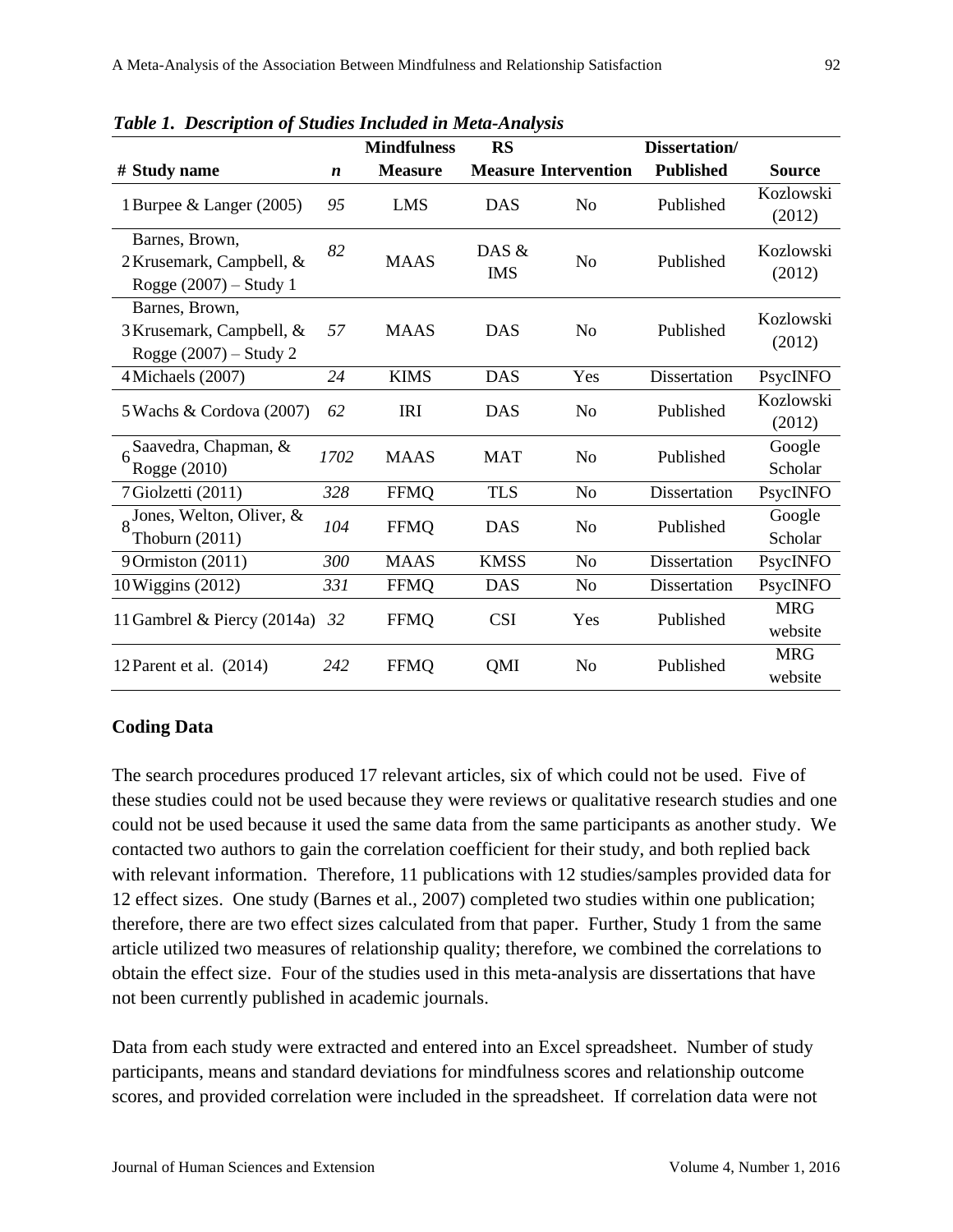provided, other pertinent data such as regression coefficients, *F* statistics, and *t* statistics were recorded and converted. Additionally, the first author of this study contacted the authors of the study in question to obtain necessary data for the meta-analysis.

#### **Measures**

A strength of the meta-analytic technique is the ability to group concepts in order to statistically test for the magnitude of a relationship even though original studies use different scales and measures to assess the same concept. In this study, the measures used in the original studies varied for both mindfulness measures and relationship quality measures but were conceptually similar. Further, the data we examined were collected concurrently and not at two different time points. If the study was an evaluation of a mindfulness program, the data used from the publication for the purposes of this study were pre-intervention data to remove bias or influence of the intervention on the measures.

**Mindfulness measures.** Five of the twelve studies assessed mindfulness using the Five Facet Mindfulness Questionnaire (FFMQ; Baer, Smith, Hopkins, Krietemeyer, & Toney, 2006). This scale assesses mindfulness on four dimensions: observing, describing, acting with awareness, and accepting without judgment. Further, four of the twelve studies assessed mindfulness using the Mindful Attention Awareness Scale (MAAS; MacKillop & Anderson, 2007) which is a global measure of attention or awareness in the moment. The last study used personallydeveloped mindfulness scales. Burpee and Langer (2005) used the Langer Mindfulness Scale (LMS; Langer, 2004) that assesses four key concepts related to mindfulness: novelty seeking, novelty producing, flexibility, and engagement. On all scales, higher scores indicate higher levels of individual mindfulness.

**Relationship satisfaction.** Five of the ten studies utilized the Dyadic Adjustment Scale (DAS; Spanier, 1976), a valid measure of relationship quality. The Couple Satisfaction Index (CSI; Funk & Rogge, 2007), a scale that measures relationship satisfaction or happiness, was used in one of the studies. Another scale that was utilized was the Marital Adjustment Test (MAT; Locke & Wallace, 1959) which assesses relationship satisfaction. The Triangular Love Scale (TLS; Sternberg, 1997) was utilized in another study. It assesses intimacy, passion, and commitment which are Sternberg's (1997) components of a satisfying relationship. The final measure of relationship satisfaction was the Kansas Marital Satisfaction Scale (KMSS; Schumm et al., 1986) to assess intimacy and commitment. On all scales, higher scores indicate higher levels of relationship satisfaction.

#### **Effect Size**

In a meta-analysis, effect sizes are used to calculate the magnitude of a relationship. Selecting an effect size metric is an important endeavor and is based on the type of question being asked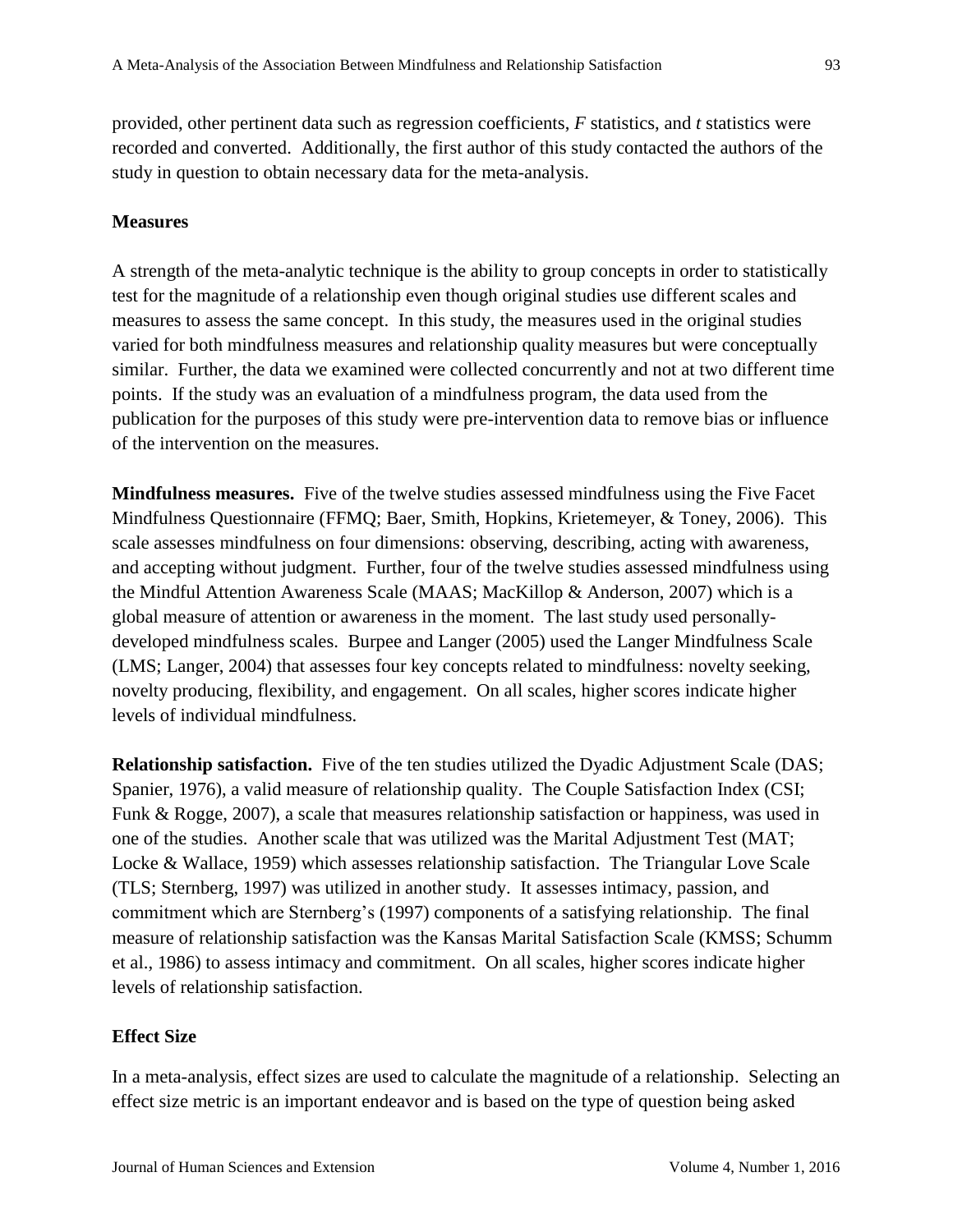(Rosnow & Rosenthal, 2003). For the purposes of this study, the effect size metric used is the Fisher's *z* score. This metric is calculated from two continuous variables and is interpreted similarly to a correlation. It was transformed from the Pearson's correlation coefficients from each study to reduce correlation-dependent variance (Fisher, 1915).

## **Publication Bias**

Publication bias was addressed by using Rosenthal's fail safe number (Rosenthal, 1979) and by plotting a funnel graph with sample size and effect size. The fail-safe number indicates how many "nonsignificant" studies would need to be published to make the results of the metaanalysis in question null. This number is calculated in meta-analytic computer software through a logarithm. If the fail-safe number is greater than  $5n + 10$  ( $n =$  number of studies included in the meta-analysis), the results can be considered robust (Rosenthal, 1979). If it is not, there may be some publication bias.

A funnel plot allows us to plot the relationship between effect size and sample size. Studies with statistically significant results have a greater probability of publication, which will skew, or hollow out, the funnel. Further, if the effect size decreases as the sample size increases, the true effect size is small to moderate or suggesting that nonsignificant results are not published (Duval & Tweedie, 2000).

# **Data Analysis**

Comprehensive Meta-Analysis (CMA) software was used for all calculations and associated random effects models. A random effects model was utilized, rather than a fixed effects model, because a random effects model assumes and assesses different true effect sizes based on between-study differences, rather than estimating a one true effect size like a fixed effects model which assumes no study differences. Individual effect sizes were calculated before calculating the weighted grand mean effect. Heterogeneity was also calculated to understand variance within and between studies.

#### **Results**

## **Mean Effect Size**

As seen in Table 2, the effect (Fisher's  $z = .279$ ) of mindfulness on relationship satisfaction was small to moderate (small  $= .10$ ; moderate  $= .30$ ; large  $= .50$ ; Cohen, 1988) but is significantly different than zero ( $p = .000$ ), which indicates higher levels of mindfulness are related to higher levels of relationship satisfaction. The individual effect sizes for each study ranged from -.130 to .425. The test of heterogeneity, or across-study variation, was nonsignificant ( $Q = 15.205$ ,  $p =$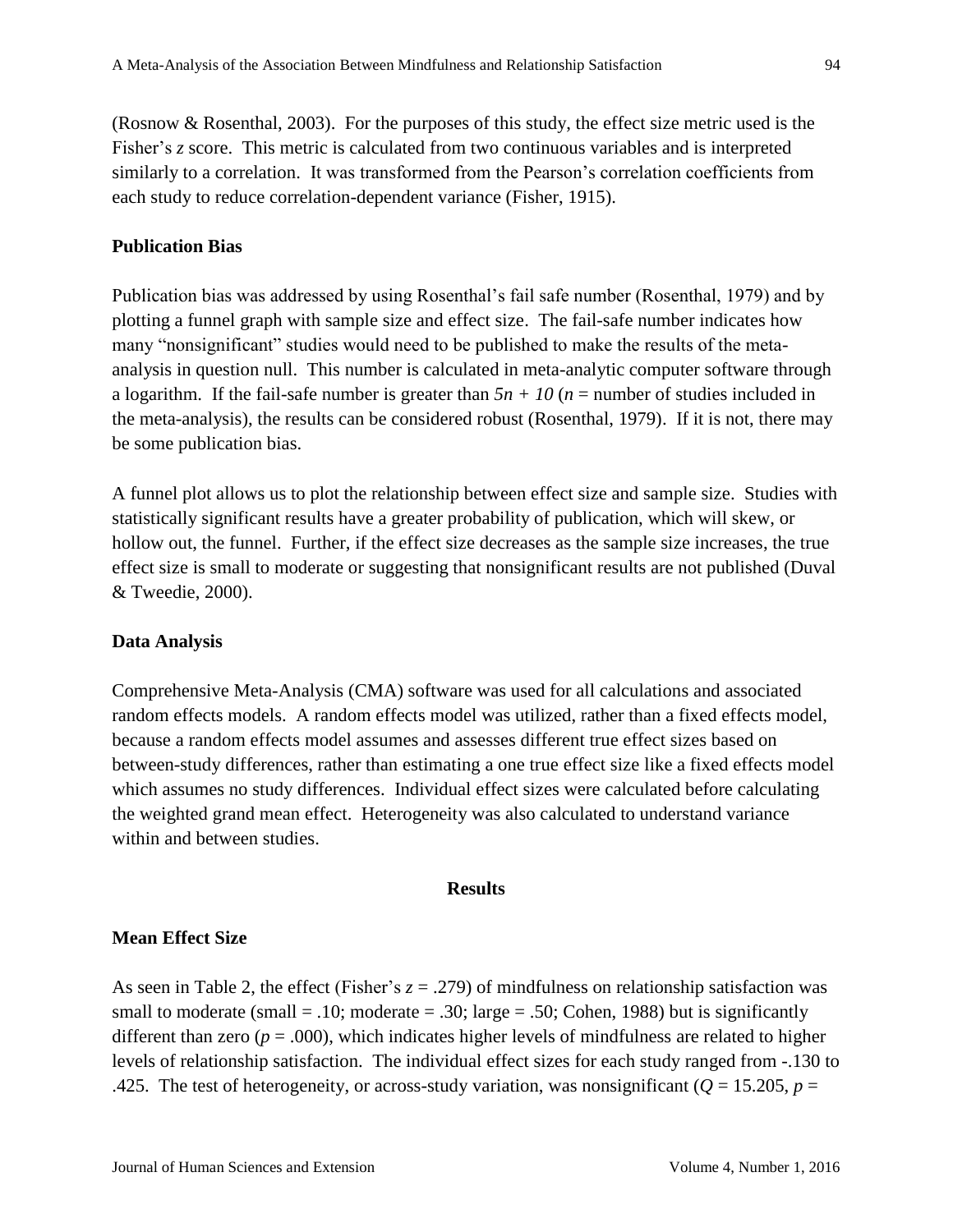.173), indicating the true effect of mindfulness does not differ across studies, suggesting a robust relationship (Borenstein, Hedges, Higgins, & Rothstein, 2009; Higgins & Thompson, 2002).

*Table 2. Results from the Random Effects Model of the Association Between Mindfulness and Relationship Satisfaction*

|                      |   | Effect Size and 95% CI | <b>Significance</b> |                |        |     |
|----------------------|---|------------------------|---------------------|----------------|--------|-----|
|                      | К | Fisher's               | Lower<br>limit      | Upper<br>limit | ^.     |     |
|                      |   |                        |                     |                |        |     |
| Random Effects Model |   | .279                   | .233                | 324            | 11.376 | 000 |

Figure 1 shows the forest plot for the individual studies in the meta-analysis, as well as the overall mean effect for the association between mindfulness and romantic relationship satisfaction. A forest plot is a visual representation of the effect sizes and confidence intervals for each study, in addition to the overall effect and confidence interval. In sum, the association between mindfulness and relationship satisfaction was modest, but statistically significant.

|                   | ັ           |                                  |                | v        |                               | vv                                         |
|-------------------|-------------|----------------------------------|----------------|----------|-------------------------------|--------------------------------------------|
| <b>Study name</b> |             | <b>Statistics for each study</b> |                |          | <b>Correlation and 95% CI</b> |                                            |
|                   | Correlation | Lower<br>limit                   | Upper<br>limit |          | Z-Value p-Value               |                                            |
| Study 1           | 0.425       | 0.244                            | 0.577          | 4.347    | 0.000                         |                                            |
| Study 2           | 0.380       | 0.178                            | 0.551          | 3.555    | 0.000                         |                                            |
| Study 3           | 0.370       | 0.121                            | 0.575          | 2.854    | 0.004                         |                                            |
| Study 4           | $-0.130$    | $-0.507$                         | 0.289          | $-0.599$ | 0.549                         |                                            |
| Study 5           | 0.370       | 0.132                            | 0.567          | 2.983    | 0.003                         |                                            |
| Study 6           | 0.250       | 0.205                            | 0.294          | 10.527   | 0.000                         |                                            |
| Study 7           | 0.308       | 0.207                            | 0.403          | 5.738    | 0.000                         |                                            |
| Study 8           | 0.244       | 0.054                            | 0.417          | 2.501    | 0.012                         |                                            |
| Study 9           | 0.180       | 0.068                            | 0.287          | 3.137    | 0.002                         |                                            |
| Study 10          | 0.281       | 0.179                            | 0.377          | 5.230    | 0.000                         |                                            |
| Study 11          | 0.121       | $-0.238$                         | 0.451          | 0.655    | 0.513                         |                                            |
| Study 12          | 0.340       | 0.223                            | 0.447          | 5.474    | 0.000                         |                                            |
|                   | 0.279       | 0.233                            | 0.324          | 11.376   | 0.000                         |                                            |
|                   |             |                                  |                |          |                               | $-1.00$<br>$-0.50$<br>0.00<br>0.50<br>1.00 |

*Figure 1. Forest Plot of Individual and Overall Effect Size*

*Note:* Study number corresponds with studies included in Table 1.

#### **Publication Bias**

For the purposes of this study, the fail-safe number, calculated by the suggested equation *5n + 10*, is 70 (Rosenthal, 1979). The Rosenthal's fail-safe number calculated in CMA was 63, suggesting there may be some publication bias. This may be because there are so few studies included in this meta-analysis. A funnel plot is a visual representation of the association between effect size and sample size. As shown in Figure 2, the funnel plot is relatively symmetric, which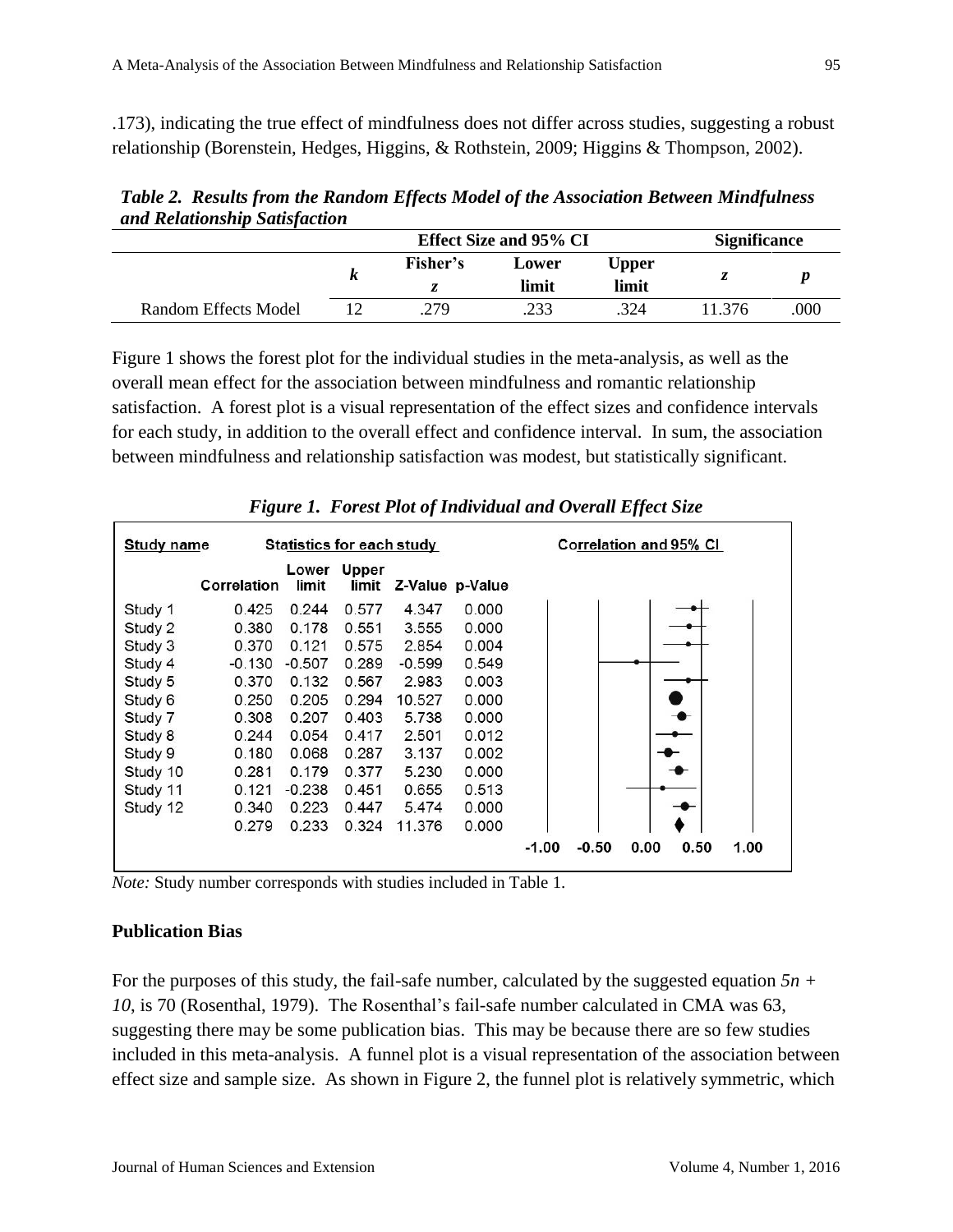is interpreted to mean no publication bias is present. Taken together, it appears that publication bias may not be a significant concern for this meta-analytic study.



*Figure 2. Funnel Plot of the Standard Error and Fisher's z Effect Size*

#### **Discussion**

The purpose of the present study was to determine the relationship between mindfulness and relationship satisfaction based on a meta-analysis of the available empirical evidence. Though mindfulness is an individual practice and is focused on experiencing one's own life in the present moment (Kabat-Zinn, 1990), there are elements of the practice that are relational and are expected to influence close relationships. The majority of the empirical work focused on the association between mindfulness and relationship satisfaction uses the principles of mindfulness and some relationship dynamic theory to serve as a reason to study the association. This study used empirical data from published and nonpublished sources to statistically assess the robustness of the link between mindfulness and relationship satisfaction. We find the association between mindfulness and relationship satisfaction is statistically significant, indicating when an individual is more mindful they are more satisfied in their romantic relationship.

This is noteworthy because as noted above, mindful practices are typically taught as an individual practice. There are, however, mindful practices that have an explicit focus on others, such as loving kindness meditations or aikido communication practices, which focus on caring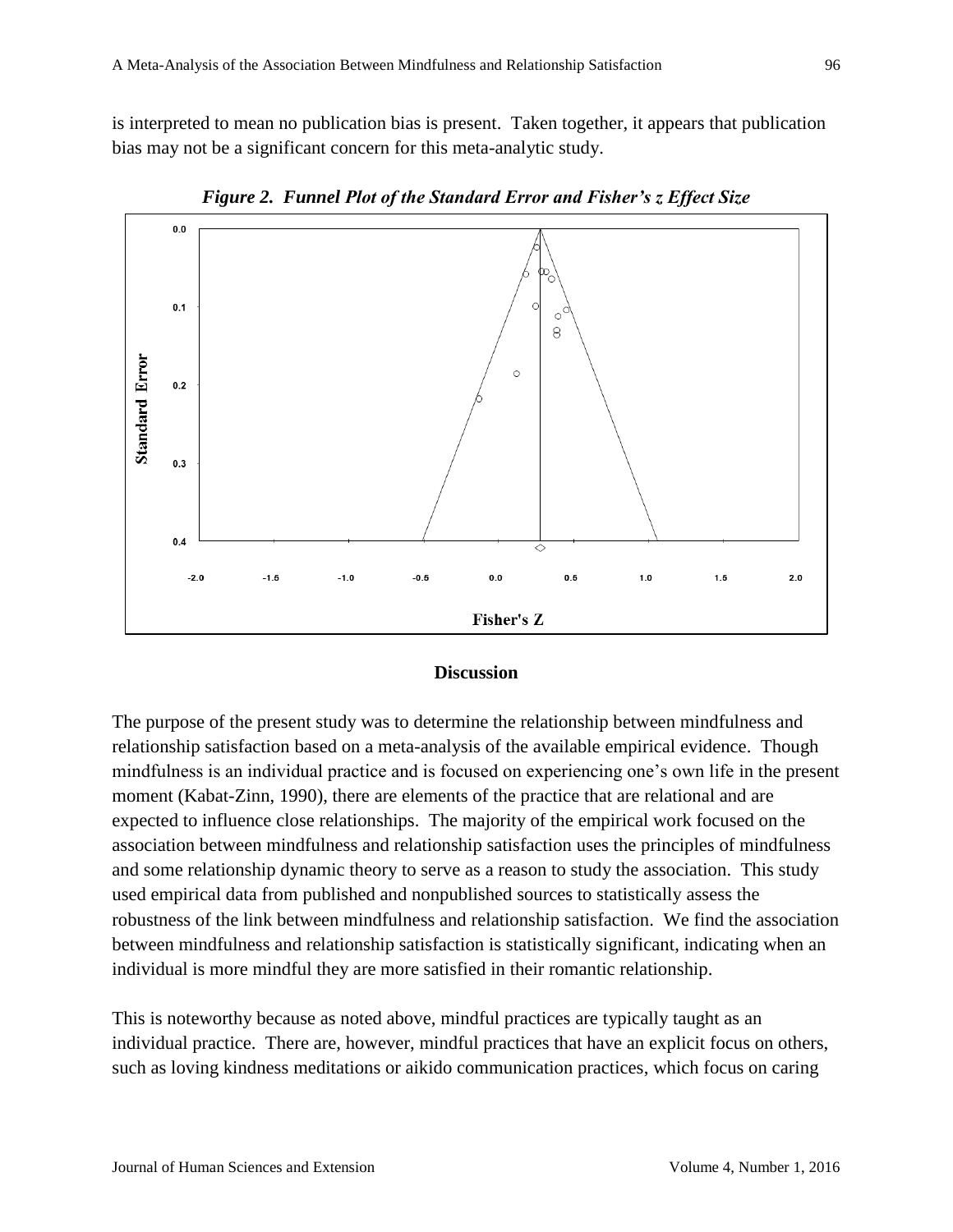for others. In addition, mindfulness practice is about noticing many dimensions of the self, including feelings and thoughts related to relationships and interactions.

It may be that these aspects of other-oriented practices in Mindfulness Based Stress Reduction (MBSR) may serve to provide practical and attitudinal skills for addressing conflict more positively. In addition, the individual-focused elements of MBSR may positively influence the physical and mental health of the individual which may serve as a moderator of the stress response when in conflict with a partner, or the better physical or mental health outcomes (Grossman et al., 2004) may serve as a mediator of the relationship between mindfulness and relationship satisfaction. These are testable questions for future research. These results serve as further rationale for integrating mindfulness into relationship education or marital therapy to support other established efforts to improve the quality of the romantic relationship.

## **Implications**

Newer applied work is combining mindfulness into relationship education programs. To date, there are four published studies assessing the effectiveness of a mindfulness-based relationship education programming on marital satisfaction or quality (Carson, Carson, Gil, & Baucom, 2004; Carson, Carson, Gil, & Baucom, 2007; Gambrel & Piercy, 2014a, 2014b). These studies focus on two separate programs, each developed independently. Carson and colleagues' (2004) program appears to improve levels of mindfulness and relationship satisfaction for nondistressed married couples. Further, Gambrel and Piercy's studies (2014a, 2014b) utilized a sample of expecting parents who reported improvements in mindfulness and relationship satisfaction, especially for men. Overall, the programs appear to positively impact the marital relationship in addition to improving levels of mindfulness.

To further support the marital relationship through mindfulness-based practices, practitioners can include more dyadic mindfulness practices, such as a loving kindness meditation or aikido communication. A loving kindness meditation allows participants to generate feelings of empathy, compassion, and gentleness towards another person while having a calming and stabilizing effect on the participants' minds (Kabat-Zinn, 1990). In recent work, it has been found that prayer for partner predicts greater relationship satisfaction and greater commitment to the relationship (Fincham, Beach, Lambert, Stillman, & Braithwaite, 2008), suggesting stating internally positive wishes or will for your partner can influence relational outcomes. A more overt relational mindful practice is aikido communication whereby individuals within a dyad stop reactive and habitual reactions to conflict by uniting or blending with another's mind (Kabat-Zinn, 1990). One blends by listening, finding areas to agree, working together for a solution, and mutually agreeing on a compromise. This is done in a mindful and present manner to manage a conflictual situation in a healthy way. There may be other mindful practices that have a stronger emphasis on dyadic relationships.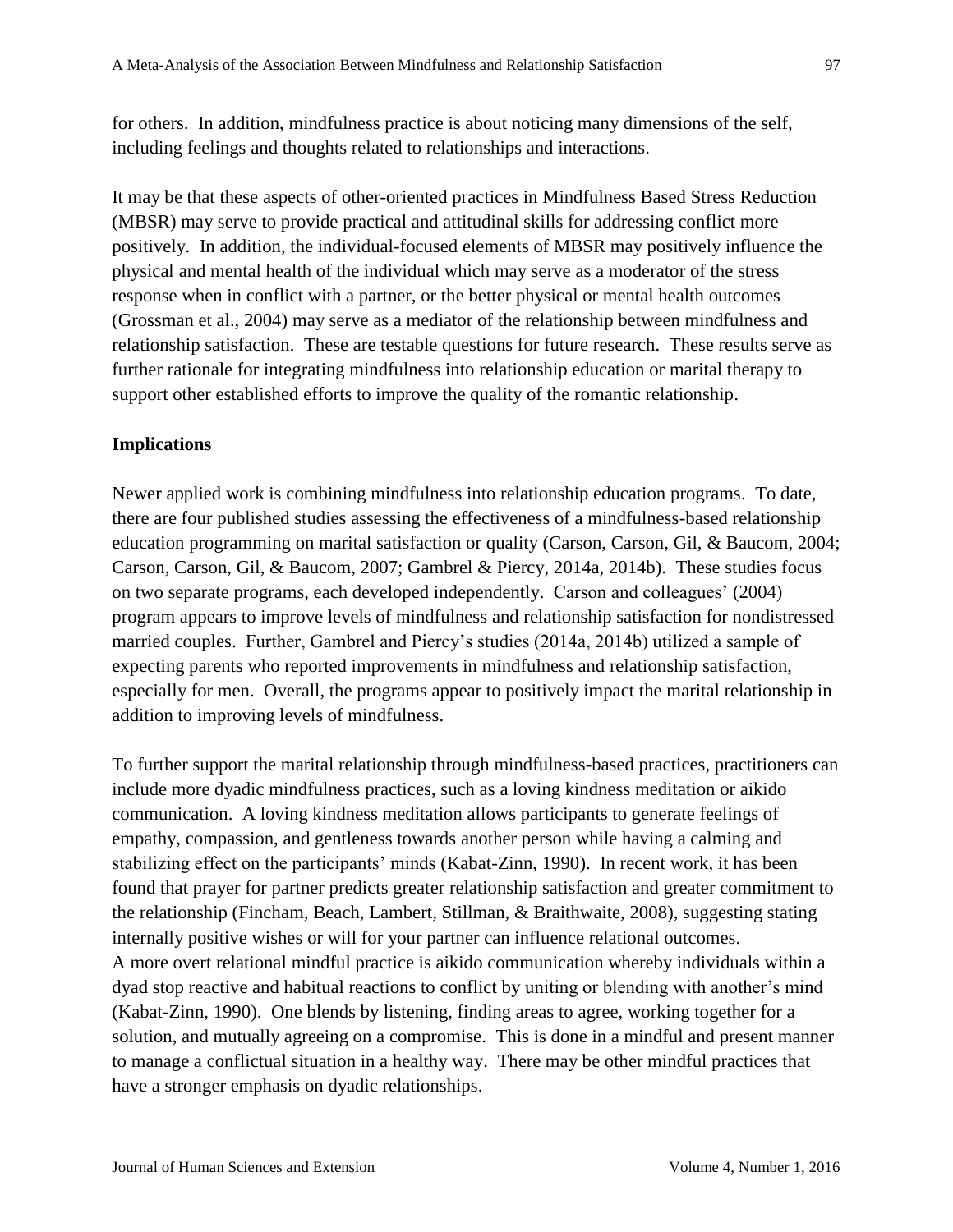#### **Future Research**

The current meta-analysis included 12 studies from 11 sources with useable data. Clearly, more research is needed to further validate this basic association. A larger empirical literature would also allow for tests of possible mediators or moderators of effects. Possible moderators may include gender, race/ethnicity, relationship status (i.e., married, engaged, dating, etc.), and previous exposure to meditation or mindfulness practices. Possible mediators may include emotion regulation skills, stress level, or physical and mental health.

### **Conclusion**

In conclusion, this meta-analysis provides empirical evidence that the current literature on mindfulness and relationship satisfaction indicates more mindful individuals have higher relationship quality. This further validates the recent efforts to include mindfulness training in relationship education. Future basic and applied research to inform enhanced models of best practices for community education focused on promoting relational health is encouraged.

#### **References**

- Baer, R. A. (2003). Mindfulness training as a clinical intervention: A conceptual and empirical review. *Clinical Psychology: Science and Practice, 10*(2), 125–143. doi:10.1093/clipsy.bpg015
- Baer, R. A., Smith, G. T., Hopkins, J., Krietemeyer, J., & Toney, L. (2006). Using self-report assessment methods to explore facets of mindfulness. *Assessment*, *13*(1), 27–45. doi:10.1177/1073191105283504
- \*Barnes, S., Brown, K. W., Krusemark, E., Campbell, W. K., & Rogge, R. D. (2007). The role of mindfulness in romantic relationship satisfaction and responses to relationship stress. *Journal of Marital and Family Therapy, 33*(4), 482–500. doi:10.1111/j.1752- 0606.2007.00033.x
- Black, D. S. (2014). Mindfulness-based interventions: An antidote to suffering in the context of substance use, misuse, and addiction. *Substance Use & Misuse, 49*(5), 487–491. doi:10.3109/10826084.2014.860749
- Borenstein, M., Hedges, L. V., Higgins, J. P. T., & Rothstein, H. R. (2009). *Introduction to metaanalysis*. West Sussex, United Kingdom: John Wiley & Sons.
- Brantley, J., & Millstine, W. (2008). *Daily meditations for calming your anxious mind.* Oakland, CA: New Harbinger.
- \*Burpee, L. C., & Langer, E. J. (2005). Mindfulness and marital satisfaction. *Journal of Adult Development, 12*(1), 43–51. doi:10.1007/s10804-005-1281-6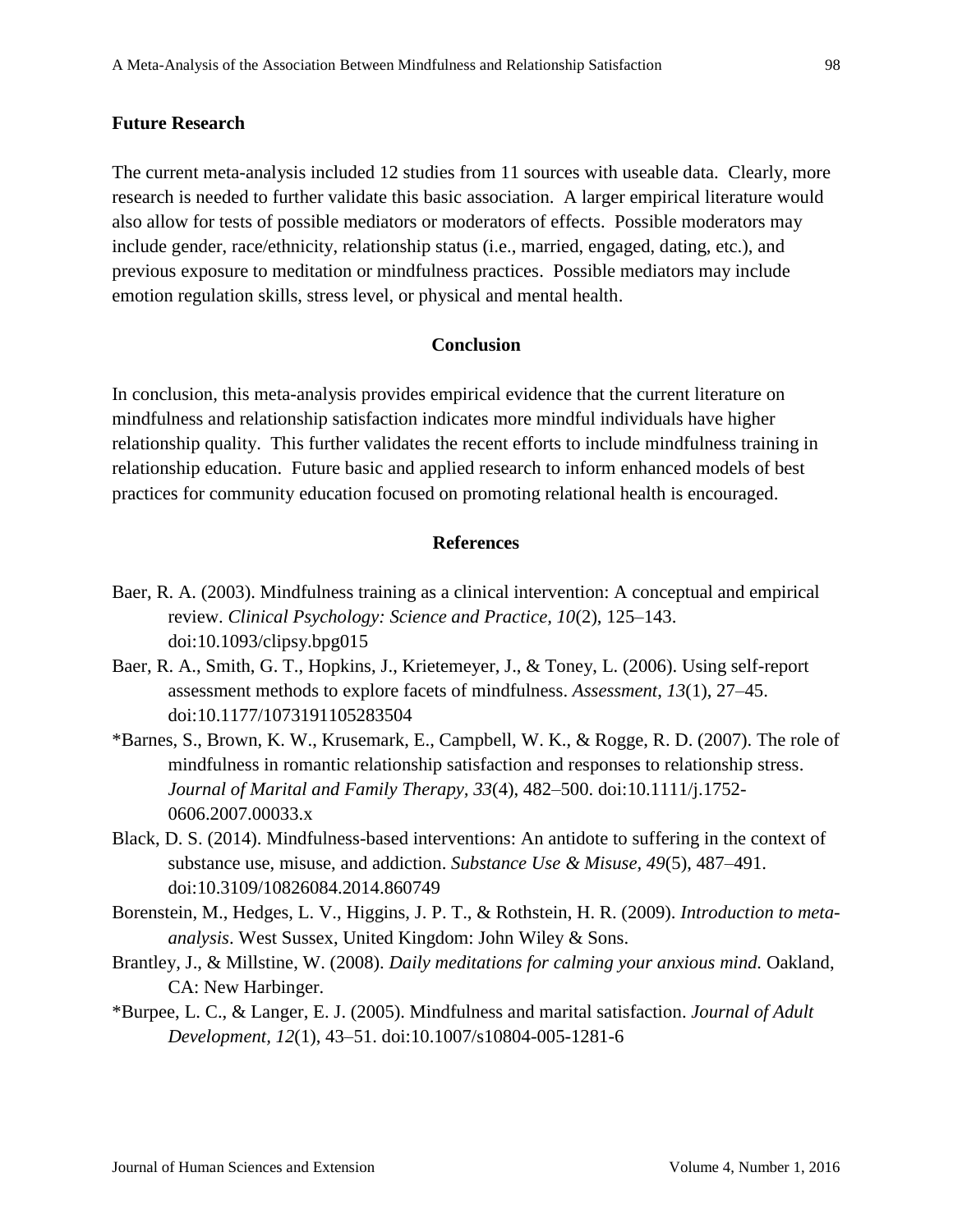- Carson, J. W., Carson, K. M., Gil, K. M., & Baucom, D. H. (2004). Mindfulness-based relationship enhancement. *Behavior Therapy, 35*(3), 471–494. [doi:10.1016/S0005-](http://dx.doi.org/10.1016/S0005-7894(04)80028-5) [7894\(04\)80028-5](http://dx.doi.org/10.1016/S0005-7894(04)80028-5)
- Carson, J. W., Carson, K. M., Gil, K. M., & Baucom, D. H. (2007). Self-expansion as a mediator of relationship improvements in a mindfulness intervention. J*ournal of Marital and Family Therapy, 33*(4), 517–528. doi:10.1111/j.1752-0606.2007.00035.x
- Cohen, J. (1988). *Statistical power analysis for the behavioral sciences* (2<sup>nd</sup> ed.). Mahwah, NJ: Lawrence Erlbaum.
- Deci, E. L., & Ryan, R. M. (1991). A motivational approach to self: Integration in personality. In R. Dienstbier (Ed.), *Nebraska symposium on motivation: Perspectives on motivation, Vol. 38* (pp. 237–288). Lincoln, NE: University of Nebraska Press.
- Duval, S., & Tweedie, R. (2000). Trim and fill: A simple funnel-plot-based method of testing and adjusting for publication bias in meta-analysis. *Biometrics, 56*(2), 455–463. doi:10.1111/j.0006-341X.2000.00455.x
- Fincham, F. D., Beach, S. R. H., Lambert, N., Stillman, T., & Braithwaite, S. (2008). Spiritual behaviors and relationship satisfaction: A critical analysis of the role of prayer. *Journal of Social and Clinical Psychology, 27*(4), 362–388. doi:10.1521/jscp.2008.27.4.362
- Fisher, R. A. (1915). Frequency distribution of the values of the correlation coefficient in samples of indefinitely large population. *Biometrika, 10*(4), 507–521. doi:10.2307/2331838
- Funk, J. L., & Rogge, R. D. (2007). Testing the ruler with item response theory: Increasing precision of measurement for relationship satisfaction with the Couples Satisfaction Index. *Journal of Family Psychology, 21*(4), 572–583. doi:10.1037/0893-3200.21.4.572
- \*Gambrel, L. E., & Piercy, F. P. (2014a). Mindfulness-based relationship education for couples expecting their first child—Part 1: A randomized mixed-methods program evaluation. *Journal of Marital and Family Therapy, 41*(1), 5–24. doi:10.1111/jmft.12066
- Gambrel, L. E., & Piercy, F. P. (2014b). Mindfulness-based relationship education for couples expecting their first child—Part 2: Phenomenological findings. *Journal of Marital and Family Therapy, 41*(1), 25–41. doi:10.1111/jmft.12065
- \*Giolzetti, A. C. (2011). *An examination of the relationship between mindfulness and love* (Doctoral dissertation). Retrieved from PsycINFO.
- Grossman, P., Niemann, L., Schmidt, S., & Walach, H. (2004). Mindfulness-based stress reduction and health benefits: A meta-analysis. *Journal of Psychosomatic Research, 57*(1), 35–43. [doi:10.1016/S0022-3999\(03\)00573-7](http://dx.doi.org/10.1016/S0022-3999(03)00573-7)
- Hebert, J. R., Ebbeling, C. B., Olendzki, B. C., Hurley, T. G., Ma, Y., Saal, N., … Clemow, L. (2001). Change in women's diet and body mass following intensive intervention for early-stage breast cancer. *Journal of the American Dietetic Association, 101*(4), 421–431. [doi:10.1016/S0002-8223\(01\)00109-2](http://dx.doi.org/10.1016/S0002-8223(01)00109-2)
- Higgins, J. P. T., & Thompson, S. G. (2002). Quantifying heterogeneity in a meta-analysis. *Statistics in Medicine, 21*(11), 1539–1558. doi:10.1002/sim.1186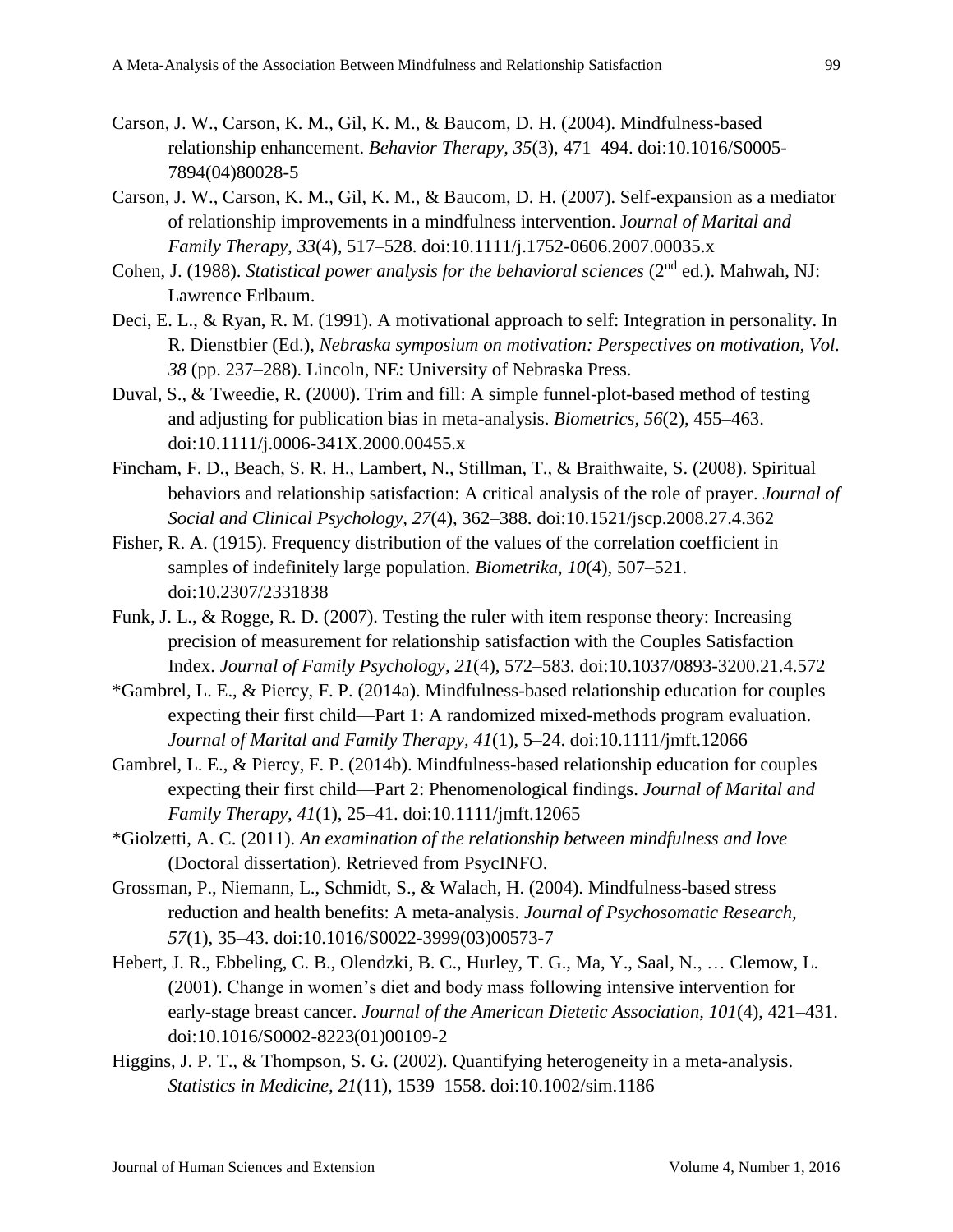- \*Jones, K. C., Welton, S. R., Oliver, T. C., & Thoburn, J. W. (2011). Mindfulness, spousal attachment, and marital satisfaction: A mediated model. *The Family Journal, 19*(4), 357– 361. doi:10.1177/1066480711417234
- Kabat-Zinn, J. (1990). *Full catastrophe living: Using the wisdom of your body and mind to face stress, pain, and illness*. New York, NY: Delacorte.
- Kabat-Zinn, J., Lipworth, L., Burney, R., & Sellers, W. (1987). Four-year follow-up of a meditation-based program for the self-regulation of chronic pain: Treatment outcomes and compliance. *The Clinical Journal of Pain, 2*(3), 159–173. doi:10.1097/00002508- 198602030-00004
- Kozlowski, A. (2013). Mindful mating: Exploring the connection between mindfulness and relationship satisfaction. *Sexual and Relationship Therapy, 28*(1–2), 92–104. doi:10.1080/14681994.2012.748889
- Langer, E. J. (2004). *Langer Mindfulness Scale user guide and technical manual*. Worthington, OH: IDS Publishing Corporation.
- Locke, H. J., & Wallace, K. M. (1959). Short marital-adjustment and prediction tests: Their reliability and validity. *Marriage and Family Living*, *21*(3), 251–255. doi:10.2307/348022
- MacKillop, J., & Anderson, E. J. (2007). Further psychometric validation of the Mindful Attention Awareness Scale (MAAS). *Journal of Psychopathology and Behavioral Assessment, 29*(4), 289–293. doi:10.1007/s10862-007-9045-1
- \*Michaels, J. B. (2007). *Mindfulness training and relationship satisfaction* (Doctoral dissertation). Retrieved from PsycINFO.
- \*Ormiston, A. E. (2011). *The role of attachment security and mindfulness in relationship satisfaction and responses to relationship conflict* (Doctoral dissertation). Retrieved from PsycINFO.
- Overall, N. C., Fletcher, G. J. O., & Simpson, J. A. (2010). Helping each other grow: Romantic partner support, self-improvement, and relationship quality. *Personality and Social Psychology Bulletin, 36*(11), 1496–1513. doi:10.1177/0146167210383045
- \*Parent, J., Clifton, J., Forehand, R., Golub, A., Reid, M., & Pichler, E. R. (2014). Parental mindfulness and dyadic relationship quality in low-income cohabiting black stepfamilies: Associations with parenting experienced by adolescents. *Couple and Family Psychology: Research and Practice, 3*(2), 67–82. doi:10.1037/cfp0000020
- Rosenthal, R. (1979). The "file drawer problem" and tolerance for null results. *Psychological Bulletin, 86*(3), 638–641. doi:10.1037/0033-2909.86.3.638
- Rosenzweig, S., Reibel, D. K., Greeson, J. M., Brainard, G. C., & Hojat, M. (2003). Mindfulness-based stress reduction lowers psychological distress in medical students. *Teaching and Learning in Medicine: An International Journal, 15*(2), 88–92. doi:10.1207/S15328015TLM1502\_03
- Rosnow, R. L., & Rosenthal, R. (2003). Effect sizes for experimenting psychologists. *Canadian Journal of Experimental Psychology, 57*(3), 221–237. doi:10.1037/h0087427